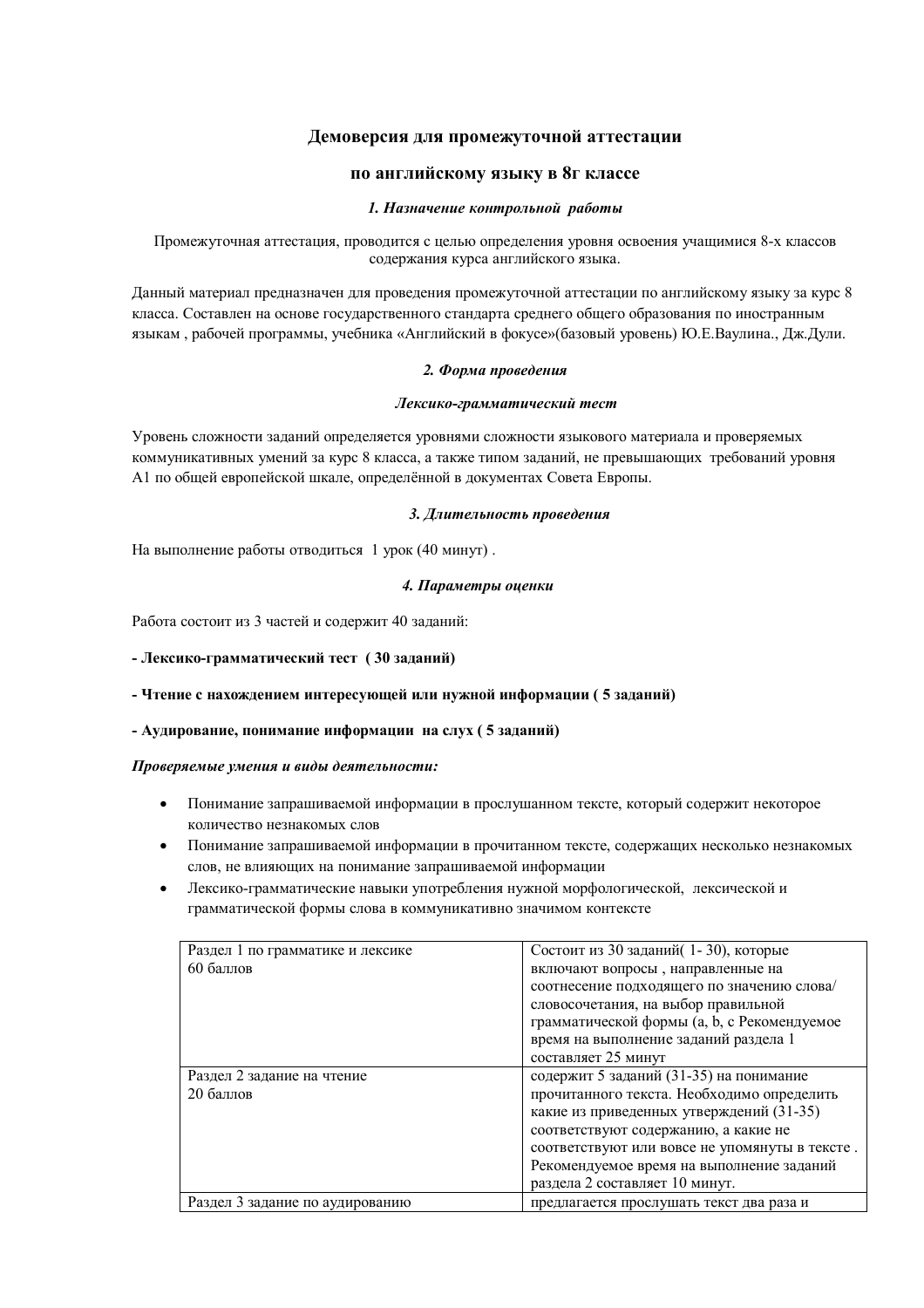| 20 баллов | определить какой из пяти предложенных        |
|-----------|----------------------------------------------|
|           | вариантов соответствует каждому              |
|           | высказыванию (АВСОЕ) по услышанному          |
|           | материалу. Рекомендуемое время на выполнение |
|           | заданий раздела составляет 5 минут           |
|           |                                              |

Каждое правильно выполненное задание оценивается количеством баллов

| ЗАДАНИЯ | -30<br>$\overline{\phantom{a}}$ | . .<br>ل ر<br>ັ | 5-40         |
|---------|---------------------------------|-----------------|--------------|
| БАЛЛ    | 60 <sub>max</sub><br>балла      | 4балла/20max    | 4балла/20max |

Максимальное количество баллов, которое может набрать учащийся за данную работу – 100 баллов. Для оценивания результатов выполненных работ подсчитывается общий балл, который формируется путём подсчёта общего количества баллов за выполнение каждой части работы.

| оаллы                          | $100 - 80$ | $\sim$<br>70<br>`-6∪<br>ີບ. | $-\alpha$<br>$\Omega$<br>่∙ฯ-<br>·JU |
|--------------------------------|------------|-----------------------------|--------------------------------------|
| отметка                        | くいか        |                             | (J)                                  |
| $\sim$ $\sim$<br>. .<br>$\sim$ |            |                             |                                      |

Менее 30 баллов  $-\kappa 2$ ».

## *4.Перечень элементов содержания, проверяемых на промежуточной аттестации*

| Задания 1-30  | - Модальные глаголы и их эквиваленты - must/should/can              |
|---------------|---------------------------------------------------------------------|
|               | - Условные предложения 1,2,3 типа                                   |
|               | - Формы глаголов страдательного залога и каузатива                  |
|               | -Наиболее употребительные личные формы глаголов действительного     |
|               | залога Present/ Past/Future                                         |
|               | -Имена прилагательные в положительной, сравнительной и превосходной |
|               | степенях, образованные по правилу, а также исключения               |
|               | - Употребление форм инфинитива и герундия(to/-ing)                  |
|               | -Лексическое значение слов too/enough/ either /neither              |
|               | -Конструкция – used to/ get used to/ be used to                     |
|               | - Косвенная речь                                                    |
| Задания 31-35 | Понимание в прочитанном тексте запрашиваемой информации             |
| Задания 36-40 | Выборочное понимание необходимой/интересующей информации из         |
|               | прослушанного                                                       |

## **ДЕМОНТСРАЦИОННЫЙ ВАРИАНТ**

**Контрольно- измерительный материал взят из УМК ( Контрольные задания) , предметная линия учебников « Английский в фокусе» 5-9 классы , авторы В. Эванс, Джю Дули**

## **Vocabulary and Grammar**

Choose the correct item

1 Don't be late. The film …..at 8 o'clock.

A is starting B will start C starts

2 The plane took off ten minutes after the last passenger had…it

A caught B booked C boarded

3 This picture….at the beginning of the century.

A was painted B had painted C painted

4 Look at Martha's expression. She… screaming any minute now!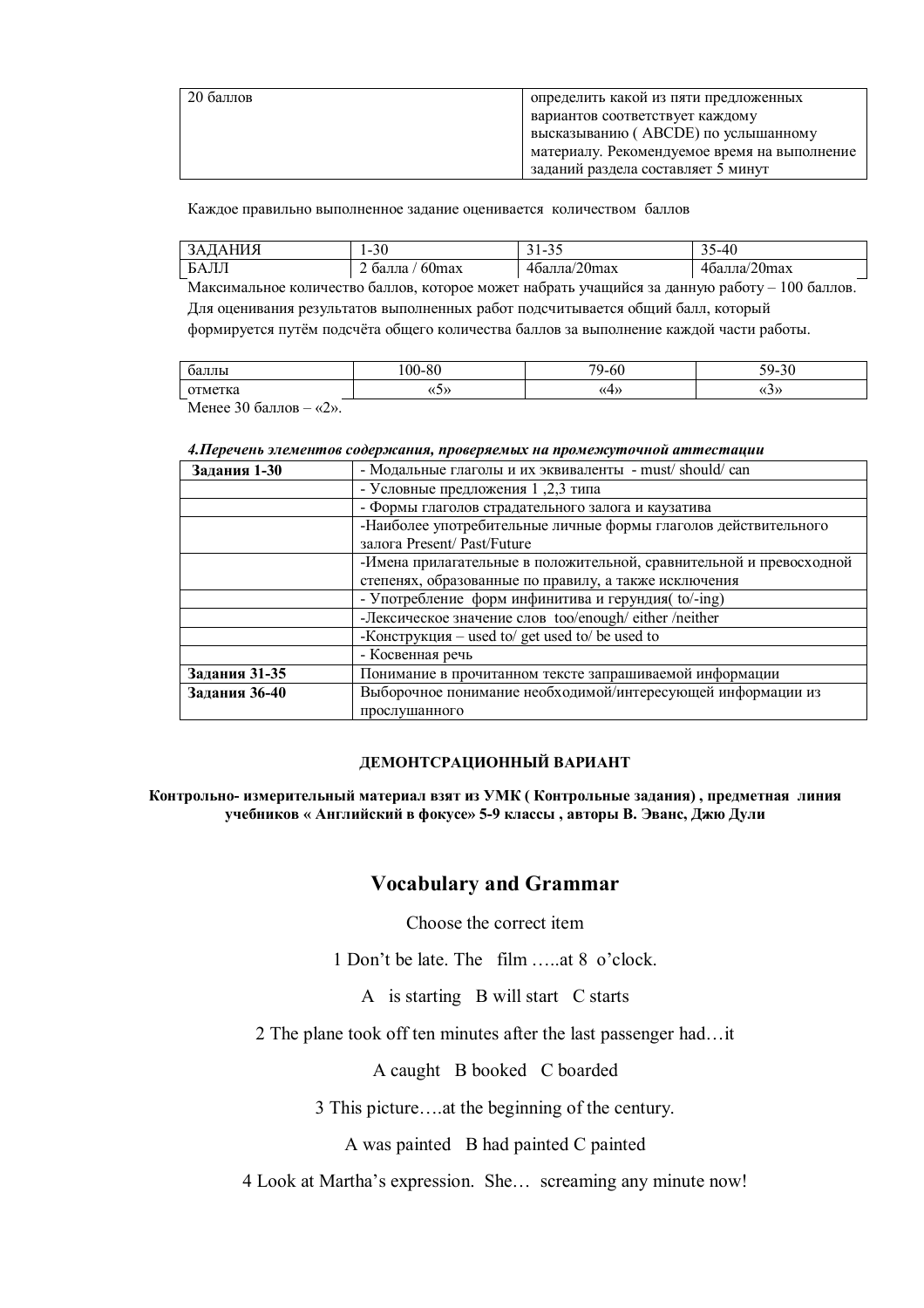A is starting B is going to start C will start

5 Lisa…. have cooked this delicious meal. She doesn't even know how to boil an egg.

A mustn't B shouldn't C can't

6 Dan's health has really….ever since he stopped eating junk food.

A developed B increased C improved

7 Nathan is <u>selfish to care about what others think</u> of him.

A very B too C enough

8 We…half the rubbish on the beach by the time Jeff arrived.

A have cleaned up B had cleaned up C had been cleaning up

9 Ben tells the …jokes I've ever heard.

A funnier B funniest C most funny

10 When his mother asked him if he knew anything about the broken window, he just…his shoulders and said nothing.

A crossed B clenched C shrugged

11 Gary didn't mean …you. He was just in a bad mood .

A hurt B hurting C to hurt

12 Ann asked her new classmate where …from.

A did he come B he came C does he come

13 Make sure you wear a hat when you are out in the…weather.

A steaming B boiling C baking

14 If Frank….us, we wouldn't have finished the project on time.

A wouldn't help B didn't help C hadn't help

15 We …for three hours before we decided to take a break.

A must be trekking B had been trekking C have been trekking

16 A good way to…a problem is to think about it calmly and carefully.

A win B beat C gain

17 After living in London for a few months, Emma finally….driving on the left.

A used to B got used to C was used to

18 It…like the bus is running late. Let's catch a taxi.

A is looking B has looked C looks

19 …Bob gets paid soon, he will not be able to pay his bills.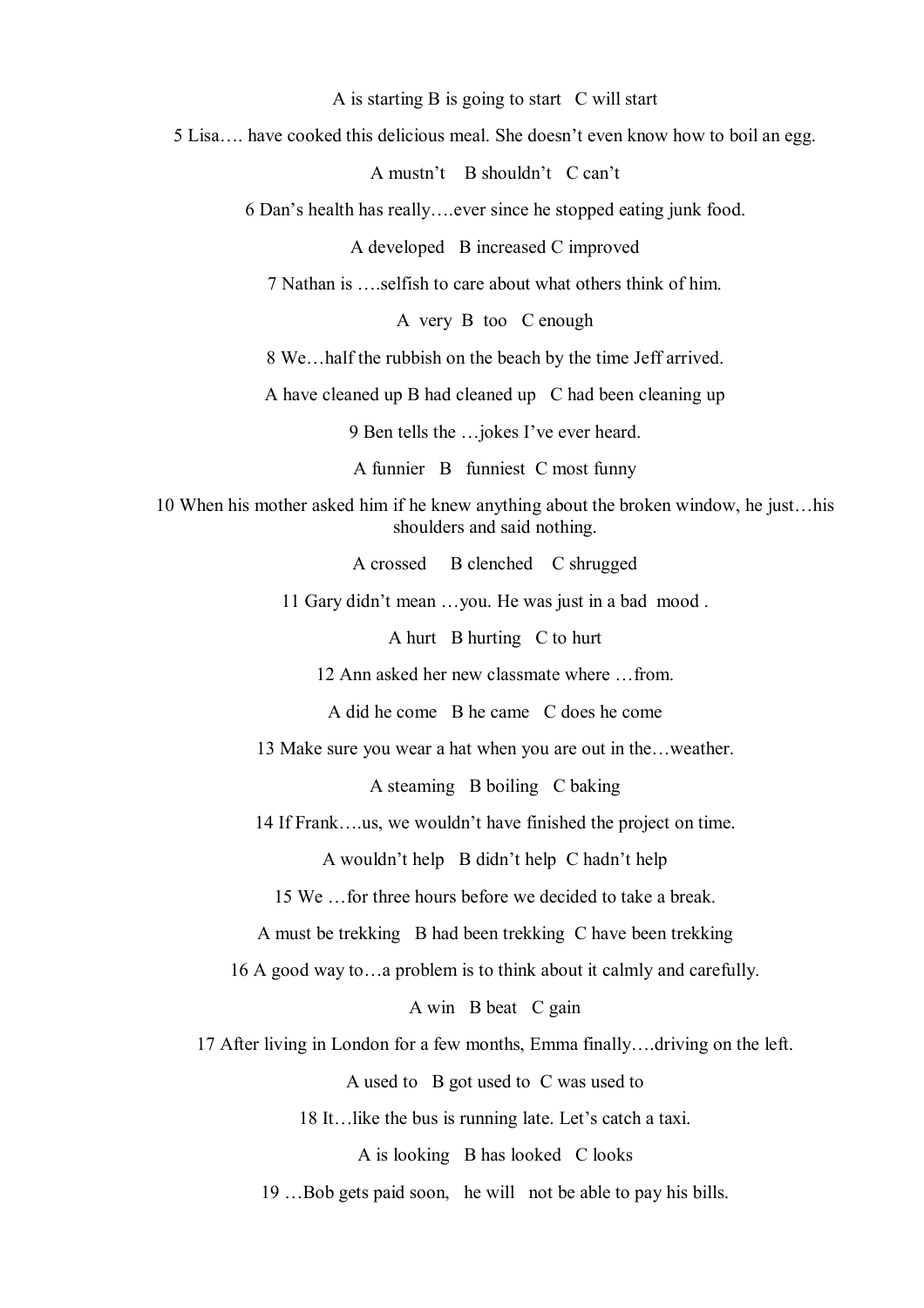A if B unless C when

20 There was thick black ….coming out of the burning building.

A fog B smoke C smog

21 Mark said that he ….a great time in London the previous summer.

A had had B would have C has had

22 Michael must ….on the phone. I've tried calling him but his line is busy.

A have talked B be talking C talk

23 What time does the train….Bristol?

A arrive B get C reach

24 Neither Annabel….Sue has ever flown in a plane.

A or B and C nor

25 Mr. Adams speaks …than anyone I know.

A slower B more slowly C the most slowly

26 Sue wanted to change the appearance of her living room, so she ….by a professional interior designer.

A decorated it B had it decorated C had decorated it

27 John says that when he was a student, Maths …his least favourite subject.

A were B has been C was

28 My mum says she will never forget….my dad for the first time.

A to meet B she met C meeting

29 The burning of fossil fuels has a bad ….on out environment.

A drawback B impact C fault

30 Mum advised me….the heavy box up the stairs.

A not to carry B to not carry C don't carry

**Marks: 30x2 (60)**

## **Reading**

*Read the text and mark the statements ( 31 to 35 ) as T ( true), F ( false ) or NS ( Not stated)*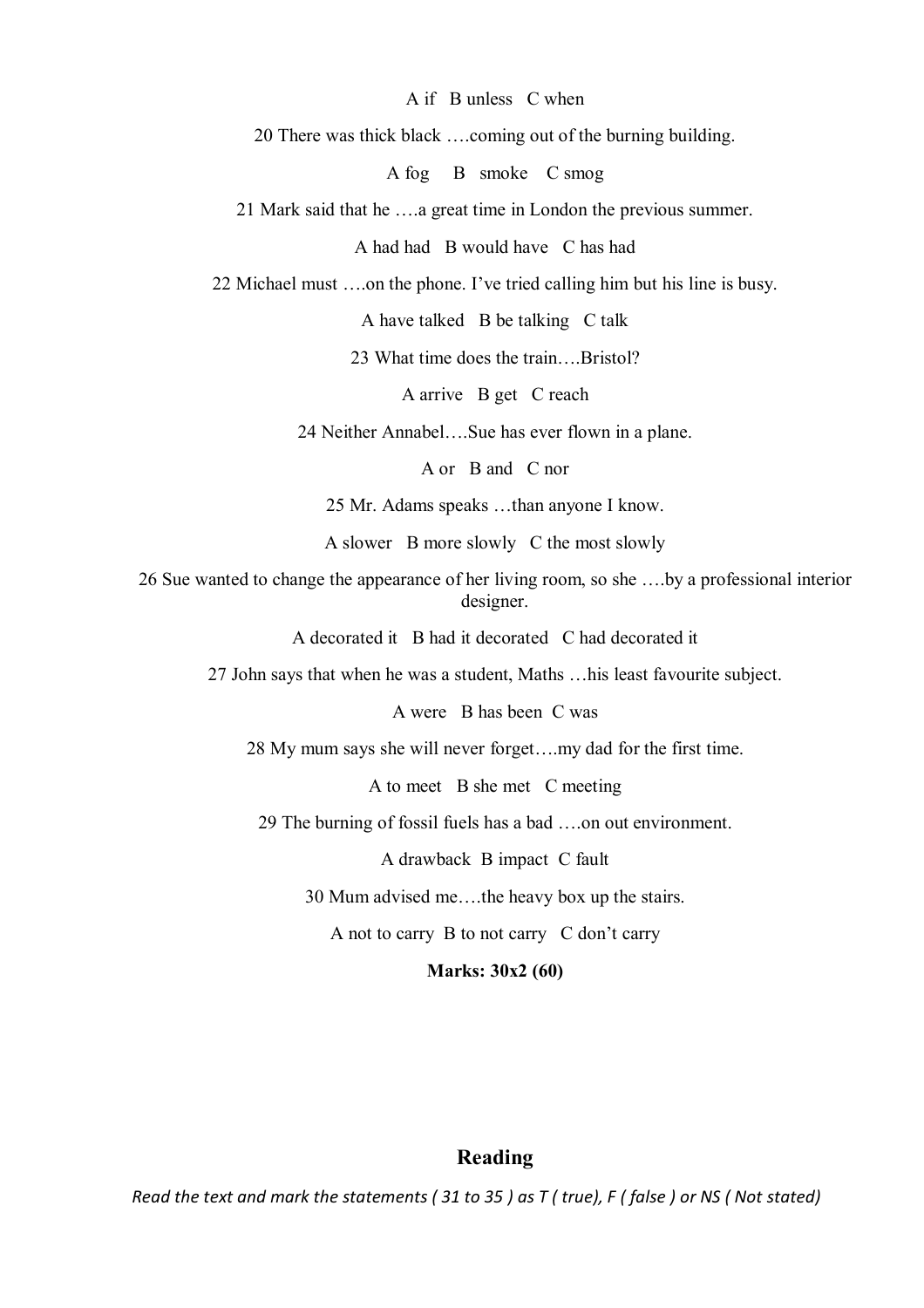# **WHITE ROOFS FOR A BRIGHT FUTURE !**

The effect of global warming are becoming more and more noticeable with the passing of the years. The number of floods , storms and heatwaves has increased as a result of carbon dioxide

and other greenhouse gases that do not allow the sun's heat to escape the Earth's atmosphere.

However, a simple and quite possibly effective idea has been suggested as a way to help lessen the consequences of climate change.

Professor Steven Chu , the US Energy Secretary and a Nobel Prize winner, suggests that painting our rooftops white will help the Earth's temperature to drop. The idea is that if enough surfaces- rooftops , pavements, roads- are painted white ,more sunlight will reflect off these surfaces and go back into space. This will help cool our planet down.

According to scientists, if rooftops and roads were painted white it would reduce the amount of CO 2 by billions of tons. This would be the same as taking every car in the world off the streets for 11 years. Not only this, but homes with white rooftops and cars that are painted white wouldn't absorb so much heat from the sun. This means that they would be cooler and people wouldn't have to turn on their air conditioners as much. Consequently, we would save more energy and reduce the amount of CO2 released in the atmosphere.

Although the idea of white rooftops has been generally welcomed by the scientific and environmental communities, there appear to be a few problems. One of these is the fact that the colour white would be too bright if it was painted on too many large surfaces. Another concern is that keeping the white surfaces in good condition for a long period of time would be too expensive.

Pessimists feel that though painting rooftops and pavement in light colours is good in theory, it is just a very small step to take towards reducing the Earth's temperature. What we must remember though, is that there is not one solution to global warming. It's the combination of different methods that will help our planet get back on its feet.

31. There has been an increase in the amount of greenhouse gases in recent years.

32. Professor Chu suggests painting every large surface on the Earth white. \_\_\_\_\_\_\_\_\_

33. Buildings with white rooftops don't need air conditioning.

34. Professor Chu's suggestion has been accepted by many experts.

35. Some people feel that painting surfaces white will not be enough to solve the problem of global warming.

**Marks: 5x4 ( 20 )**

**Listening**